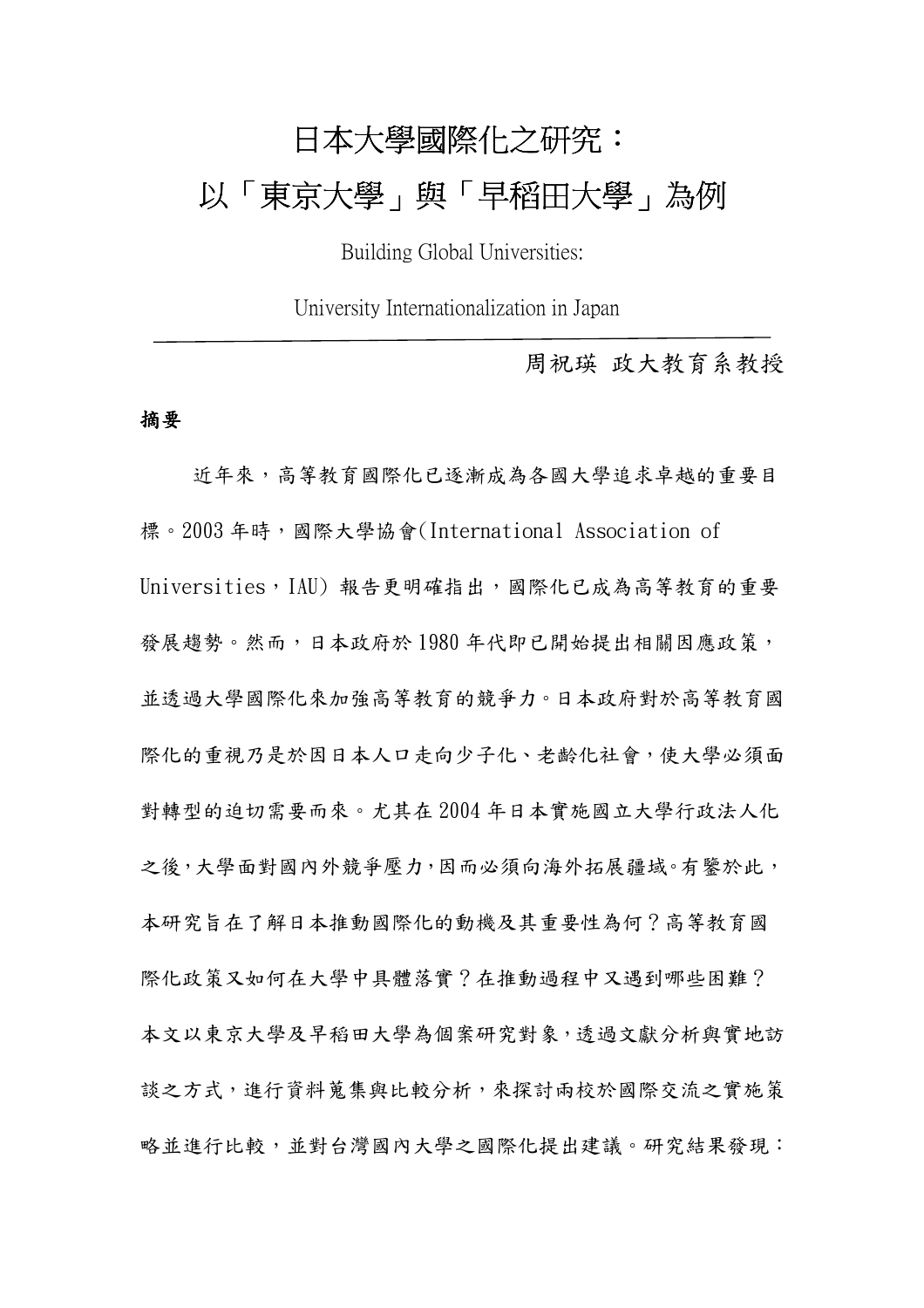兩校的合作交流對象以歐美國家居多;國內外籍留學生及本國學生互動 鮮少;亞洲地區學生(如中國大陸、南韓與台灣)為留日學生大宗,而 日本學生出國留學仍多偏向選擇歐美先進國家;英語函授課程的利弊目 前在日本仍有相當大的爭議。

關鍵字:高等教育、國際化、日本教育、東京大學、早稻田大學

# Building Global Universities: University Internationalization in Japan

### (i) Research rationale

In the new knowledge economies of the twenty-first century,

globalization is profoundly re-shaping societies, including higher education systems. In this more inter-dependent world order, societies are increasingly measured by their international competitiveness, and their capacity to reach out beyond national borders. Nowhere is this more true than in the world of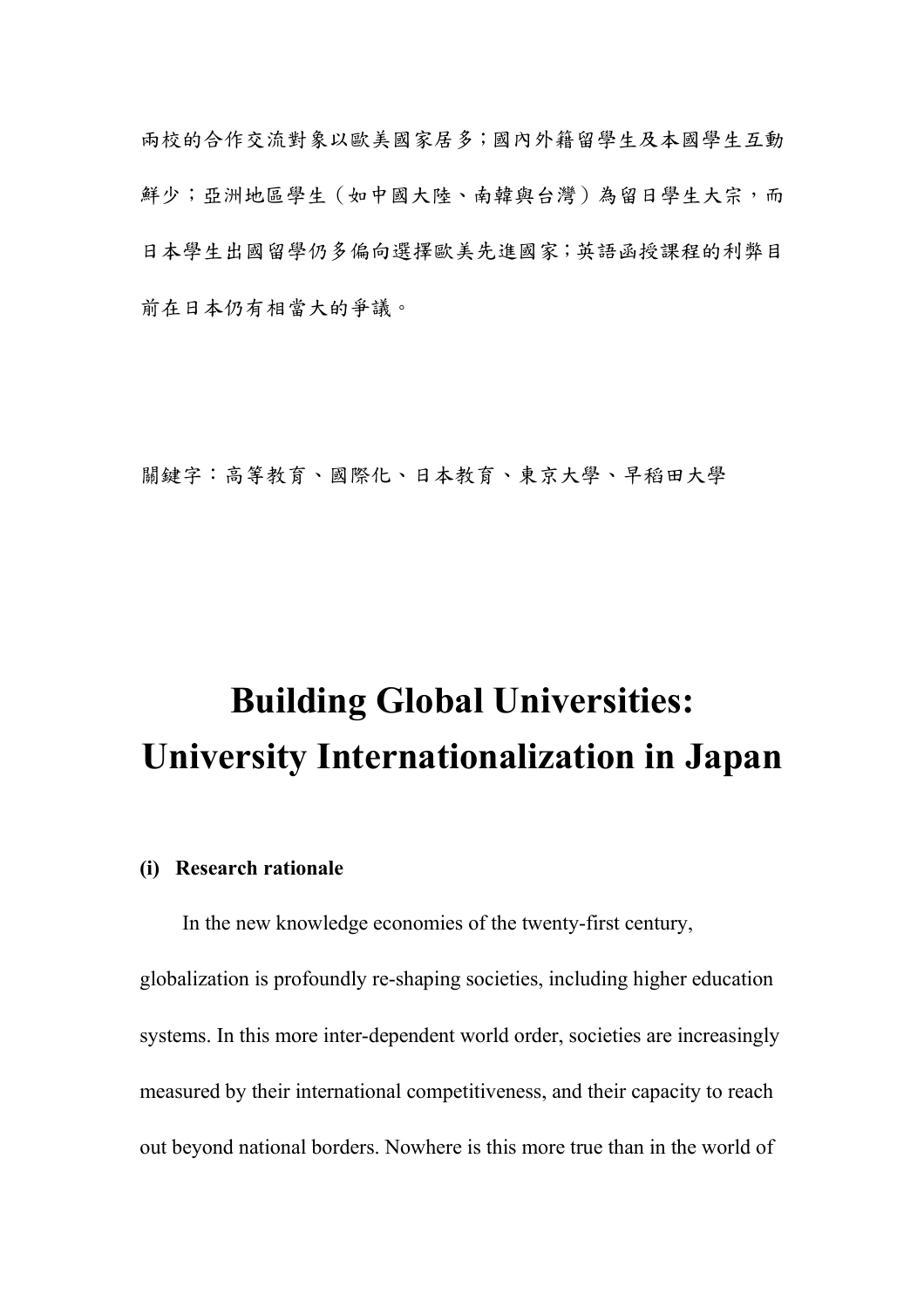universities, which compete vigorously to attract international students, and academic staff, and which now increasingly measure their academic output and curriculum according to international standards. While the development of internationally significant universities has become the goal of many, universities in East Asia are at disadvantage in this process thanks to Western networks in academe. In many ways, knowledge that is not part of American- and Euro-centered mainstream journals, books, and other indices of academic production is not considered to be real knowledge (Altbach, 1998). This hierarchy of knowledge production means that universities in non-western countries must strive even harder to achieve so-called world-class level. Among the most basic tasks is access to the information that is produced internationally, and the ability to contribute internationally (Welch, et.al, 2005).

Currently, many governments and institutions from Asia are making efforts to build up world-class universities, including China, Hong Kong, Japan, Korea, Singapore, and Taiwan. In so doing, these countries must take advantage of knowledge from throughout the world to develop further links with institutions from international partners in order to improve national and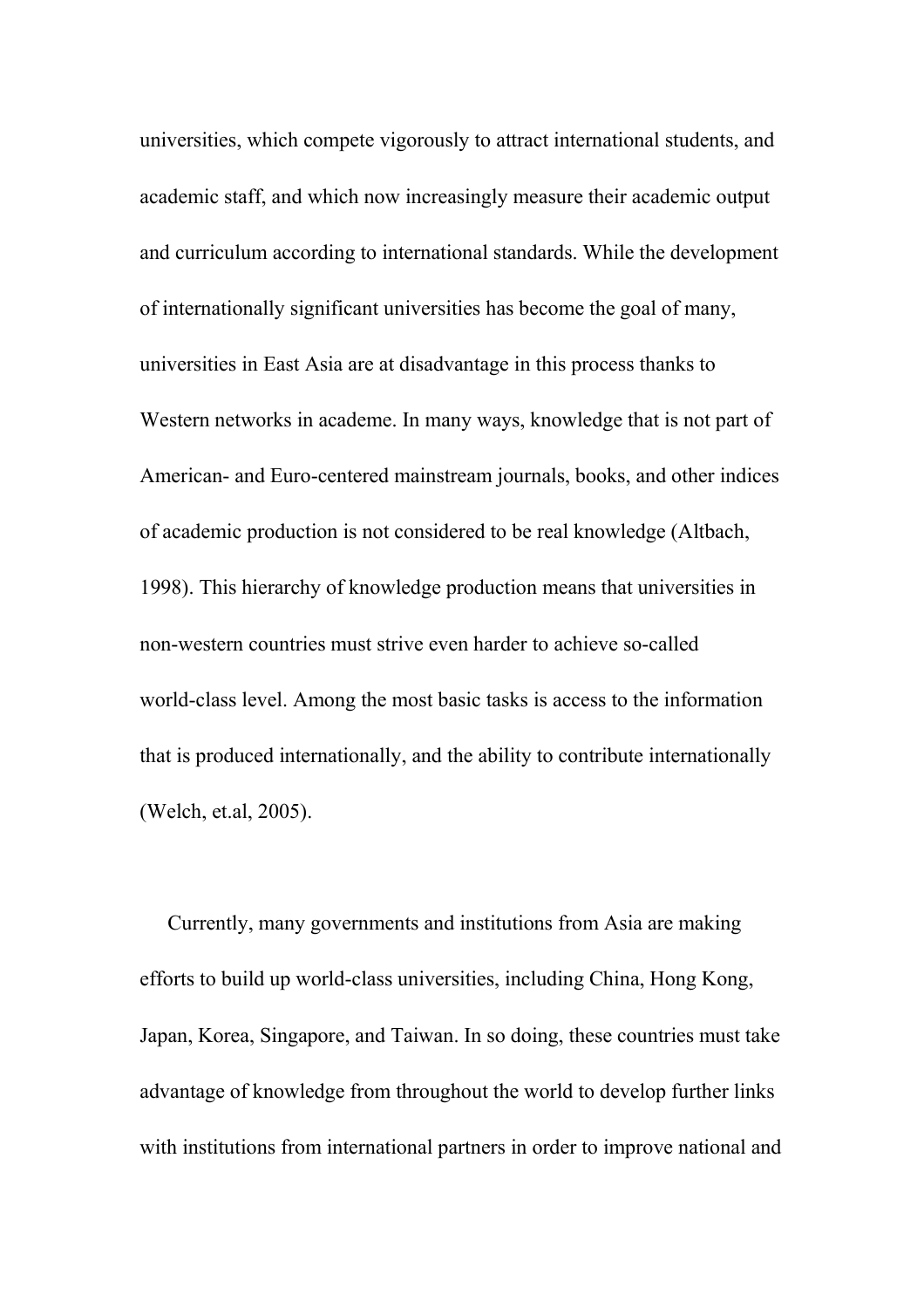international research and development. Indeed, internationalization is a key strategy with which to further facilitate teaching, research and administration of universities in Asia. In this case, how do Japanese universities measure up, according to these international standards? One thing is clear that each society aims to produce world-class universities in the 21<sup>st</sup> century, and is using international benchmarks to measure progress. For example, in China, Project 211 has been pouring numerous resources into national/ key universities, to develop world class institutions since mid-1990s. In Taiwan, the World Class Research University Project (2003), and the 'Five-year, Fifty Billion Budget' plan (estimated 1.6 billion USD, 2005) for research universities are attempts to 'march' towards world-class universities, over a five-year period (Chou  $&$  Ho, 2007).

 Whereas in Japan, according to the Ministry of Education, Culture, Sports, Science and Technology (MEXT), university reform in Japan consists of three drives. The first is "Merging National Universities" to strengthen education and research. The second is Converting National Universities to "Corporations" by adopting managerial concepts used in the private sector. The third is "Fostering Universities of the World's Highest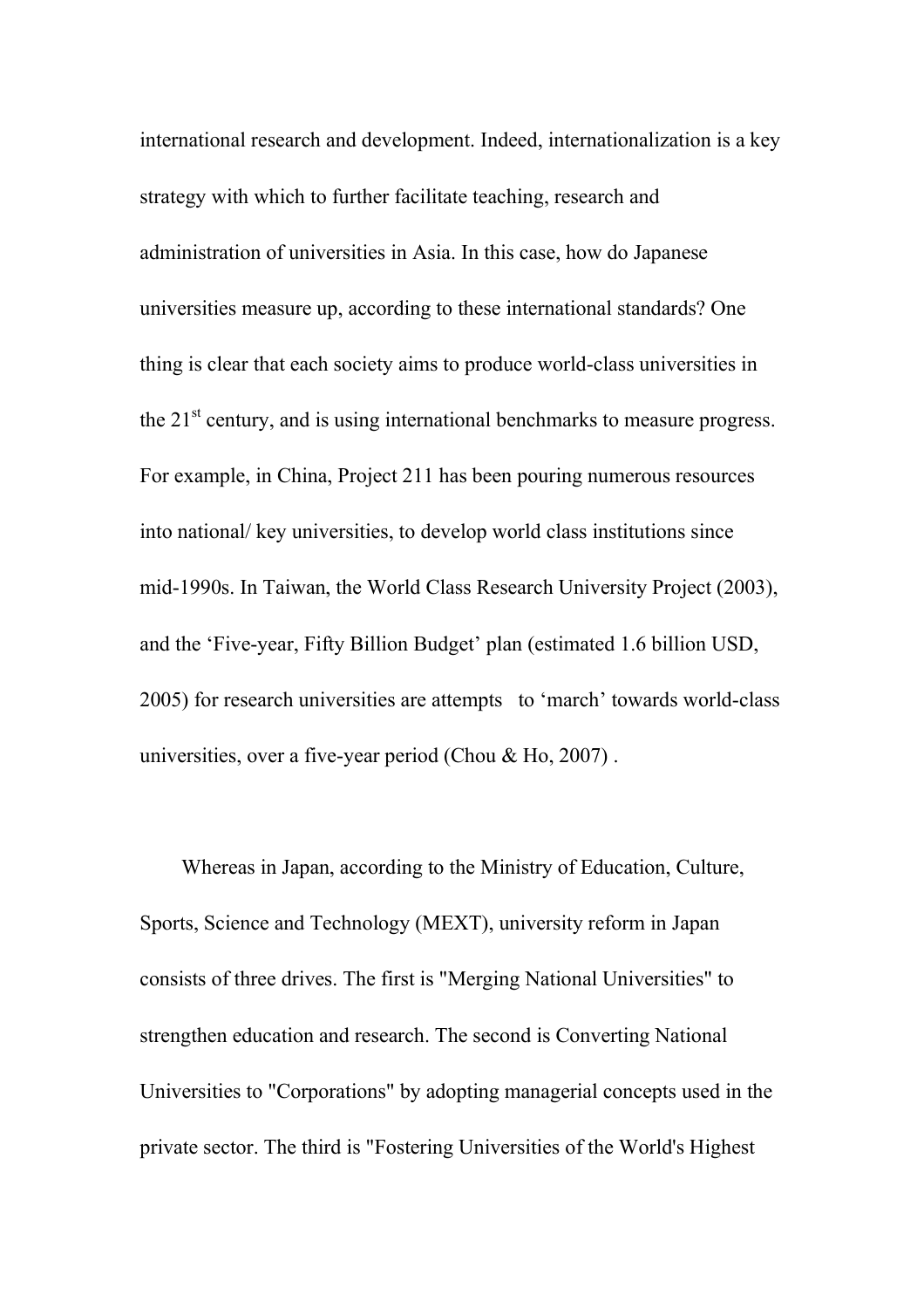Standard" which strives for creating universities with vitality and international competitiveness (MEXT,2005). The last one is a responding effort to the building of global universities through more and more international engagements.

 As a result, it is of great importance to draw Japanese experience in review issues such as ,what features in internationalization that exist among Japanese universities? What difference does internationalization make to institutions, and how is it understood by staff? What kinds of strategic responses are needed to promote vibrant and more internationally significant academic relations in Japan? How can internationalization assist Japanese society in making their top universities even more competitive? Does internationalization conflict with indigenization in Japanese higher education? If so, in what ways? How is the increased influence of the English language affecting internationalization in Japan?

## (ii) Significance of the Research Project

 This project is significant because it represents how Japanese higher education system is positioning itself in the new, increasingly multi-polar,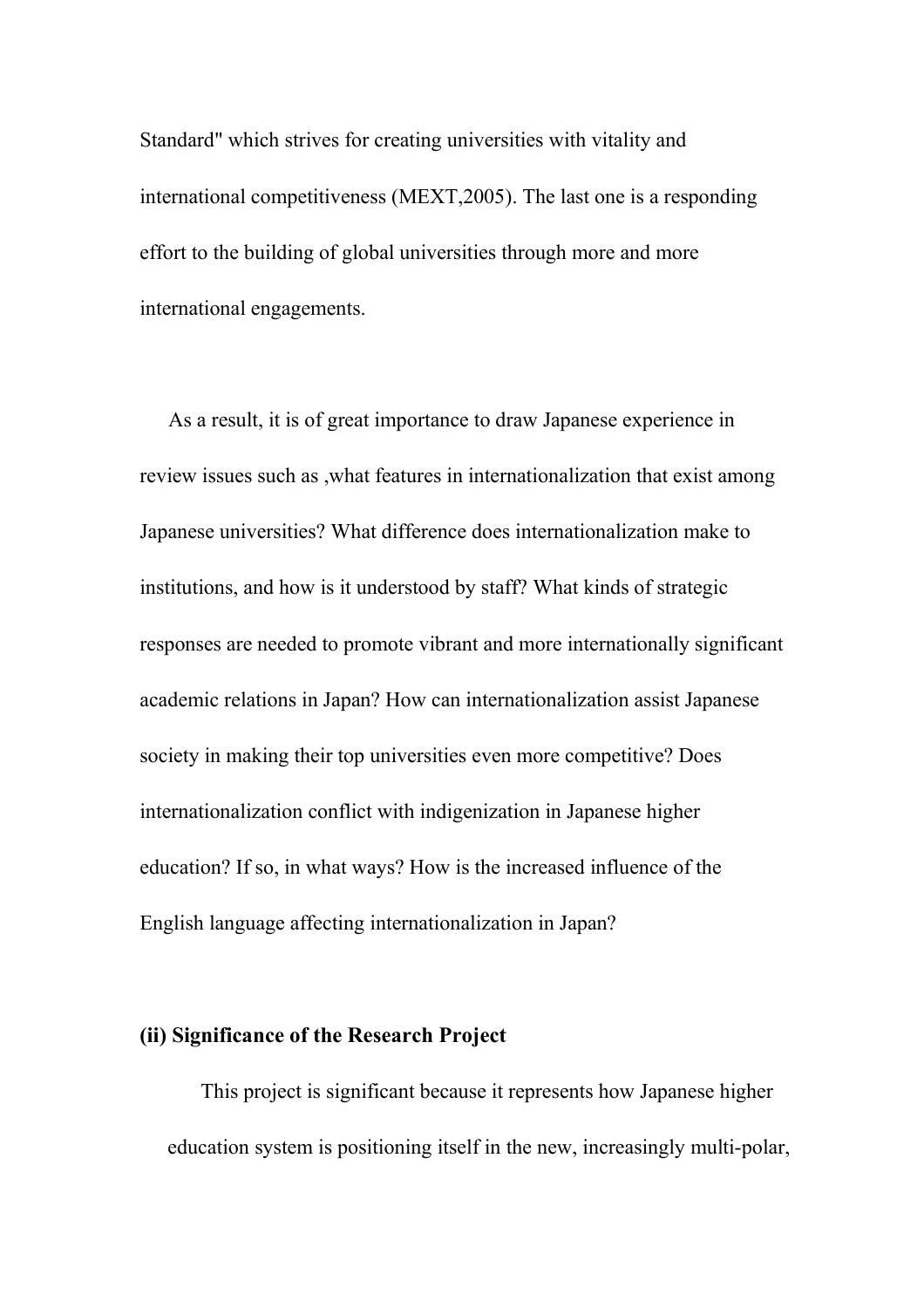global knowledge system by charting the rising significance of Japanese universities in Asia in the global knowledge network. The striking economic success of East Asian countries includes a key focus on education, especially plans to develop world-class universities. The rise of Japanese universities is increasingly prominent, and has potential to change the world higher education landscape. A study of university internationalization in Japan is an important illustration of this phenomenon. (Yang, 2002, Welch and Mok 2003).

The project seeks the following aims:

examine how leading Japanese universities perceive and implement internationalization policies.

- map information on the extent and character of university internationalization in two selected universities.
- · compare internationalization policies and practices between leading public and private institution.
- focus on the role of scholarly relations between Japanese universities and other countries,

clarify the role of regionalization in the internationalization process.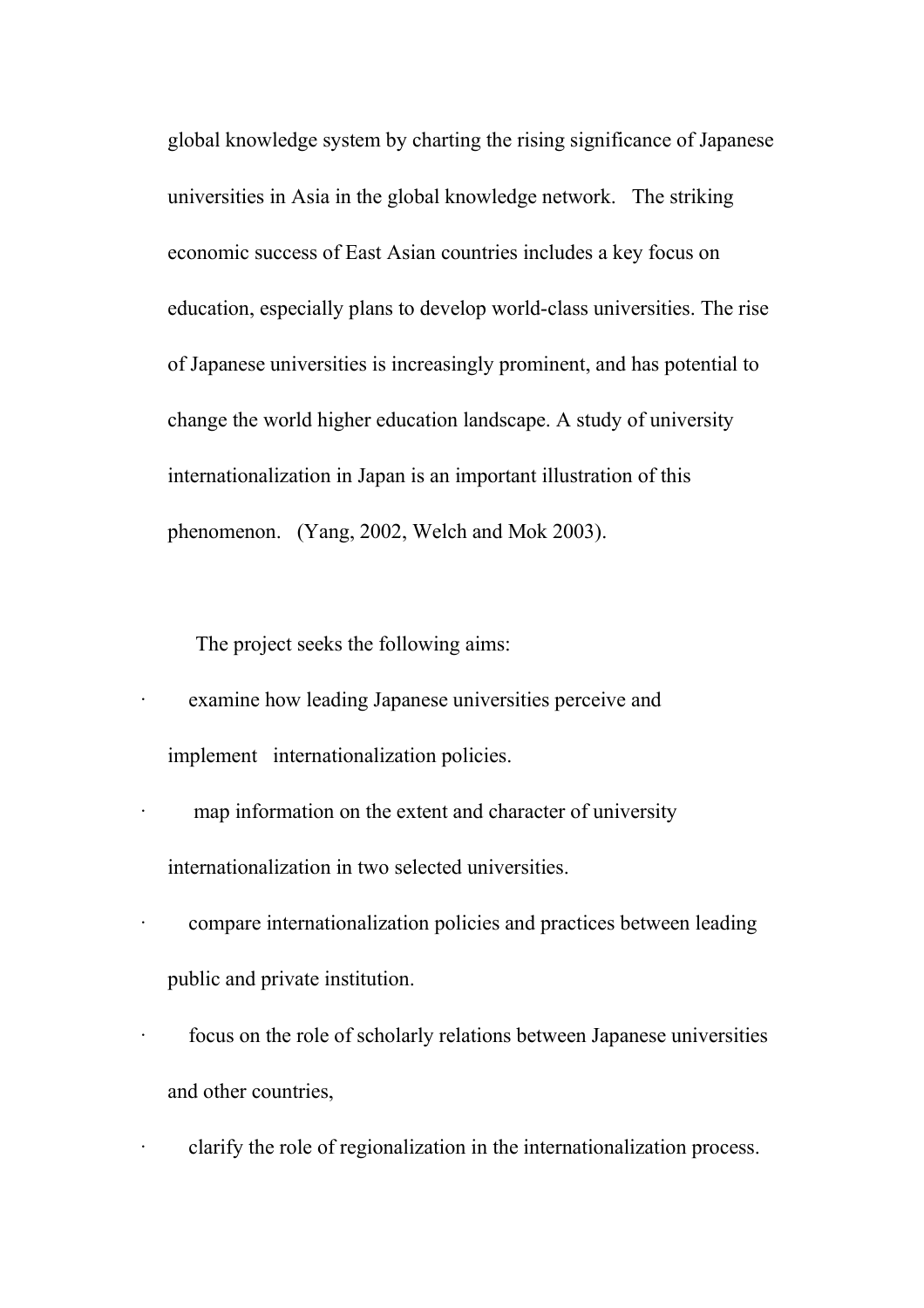Investigate any ongoing academic and student exchange, workshops, seminars, lectures, as well as multiple collaborative efforts between Japanese and overseas universities.

# (iii) A comparison between this Research Project and other domestic or foreign projects.

 Efforts to internationalize the professoriate are common to most Asian countries in spite of their differences. For example, unlike China and Taiwan which have sent their best and brightest overseas, to gain valuable knowledge, that can assist the further development of its universities(Choi 1995, Wang and Wang, 1998, Cohen 1997, Can 2000, Ma and Cartier 2003). In the meanwhile, Japanese corporations send more employee for overseas assignment or in-service training than Japanese universities ( ). Not until recently, did Japanese government announce university reform policies by recruiting more international students to study in Japan, and by encouraging more academic pact and agreements between Japanese and overseas universities. Incentives have now been introduced, especially by top universities, to collaborate with highly skilled international scholars and international prestigious universities. (UNDP 2001, Welch, 2001, ???).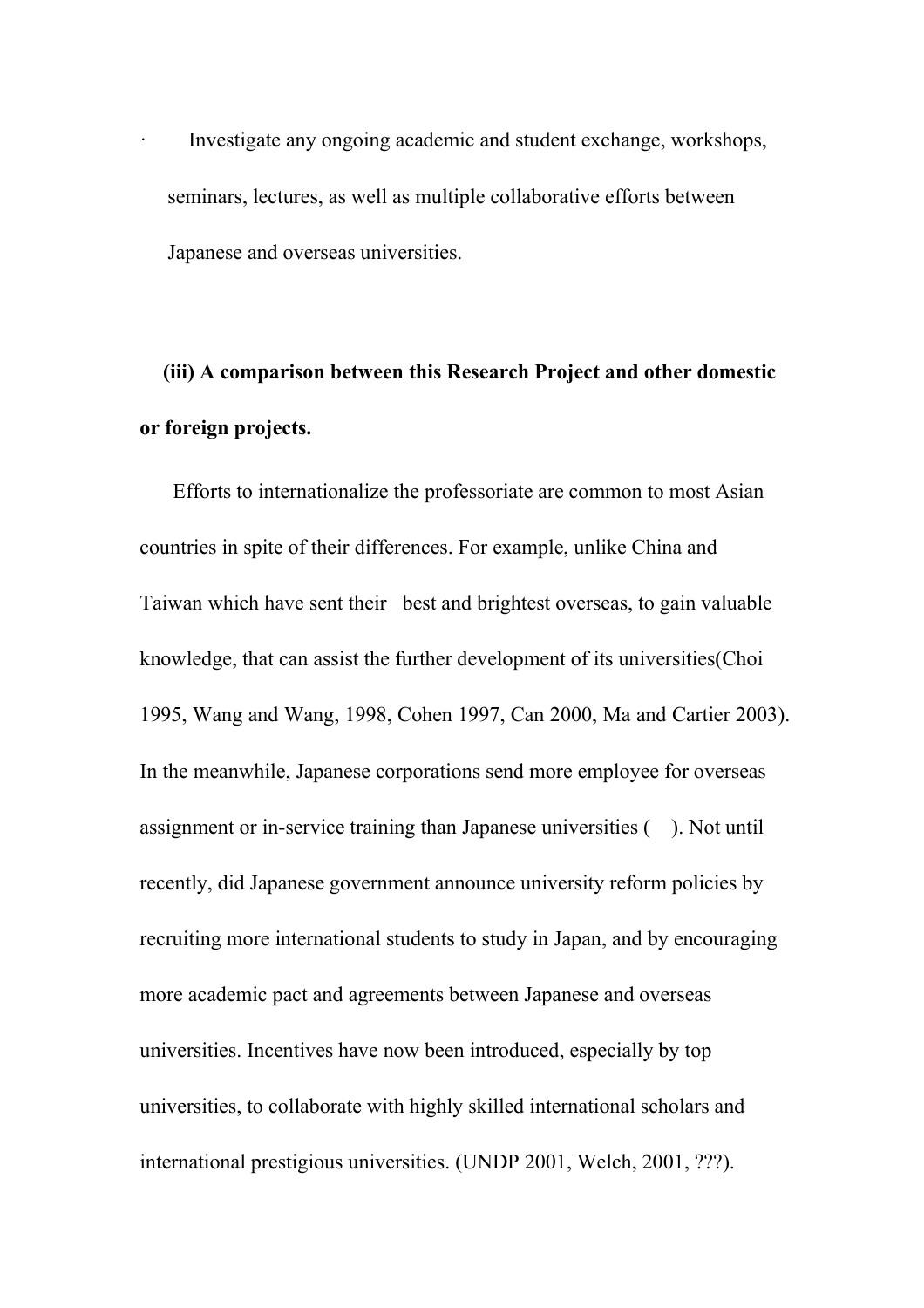In addition, strategies to drive internationalization of the curriculum differ between Japan and other Asian counterparts. Current drivers in Japan include its recent policy in recruiting 100,000 international students to study in Japan. In addition, it is expected that most university courses could be taught in a foreign language, including use of a foreign-language textbook. The desire for international competitiveness, including of its graduates, and university curricula, is the principal driver. In each case, however, the urge towards globalization is tempered by a desire for indigenization (Yang and Tsieh 2000, Welch 2000), and by the wish to preserve the best of each society's traditions. For Japan, the issue then is how to integrate international knowledge, while building a solid higher education system that retains distinctively Japanese elements ( Hayhoe 1996), Altbach (1998). In so doing, this project will fill the gap in the pre-dominant Western literature by providing empirical data from Japanese universities, the Asian model.

#### References (Other than those listed in Author's CVs.)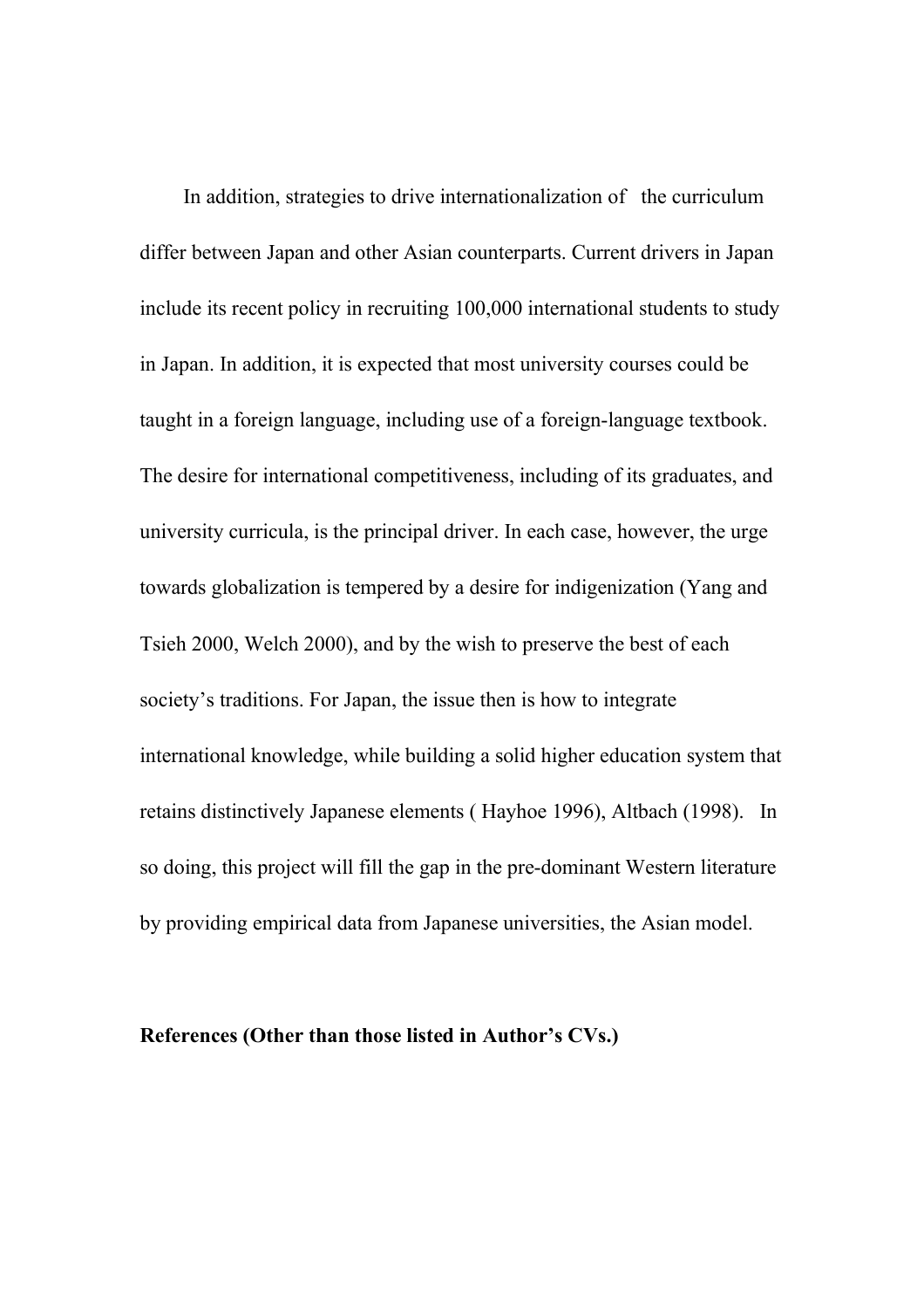- Altbach, P.G. (1998). Comparative Higher Education: Knowledge, the University and Development. Comparative Education Research Center, The University of Hong Kong.
- Chan Kwok Bun (Ed.) 2000, Chinese business networks : state, economy and culture. Singapore : Prentice Hall, Pearson Education.

Chen, Sun (2003) Higher Education in a Knowledge-based Economy,

Retrieved 20 August 2003 from ‼ HYPERLINK

"http://www.ipo.sdu.edu.cndata/sunzhen.htm"

 $\int_0^{\infty}$ http://www.ipo.sdu.edu.cndata/sunzhen.htm<sup>1</sup>

Choi, H., (1995) An international Scientific Community, Asian Scholars in the United States. Praeger.

Chou, Chuing & Ho, Ai-Hsin (2007). Internationalisation of higher

education in Taiwan:

A case study of National Taiwan University, unpublished preliminary research findings.

Cohen, R., (1997) Global Diasporas. An Introduction. London, University College Press Wang, L-C., and Wang, G-W, (1998) The Chinese Diaspora. Singapore, Times Academic Press.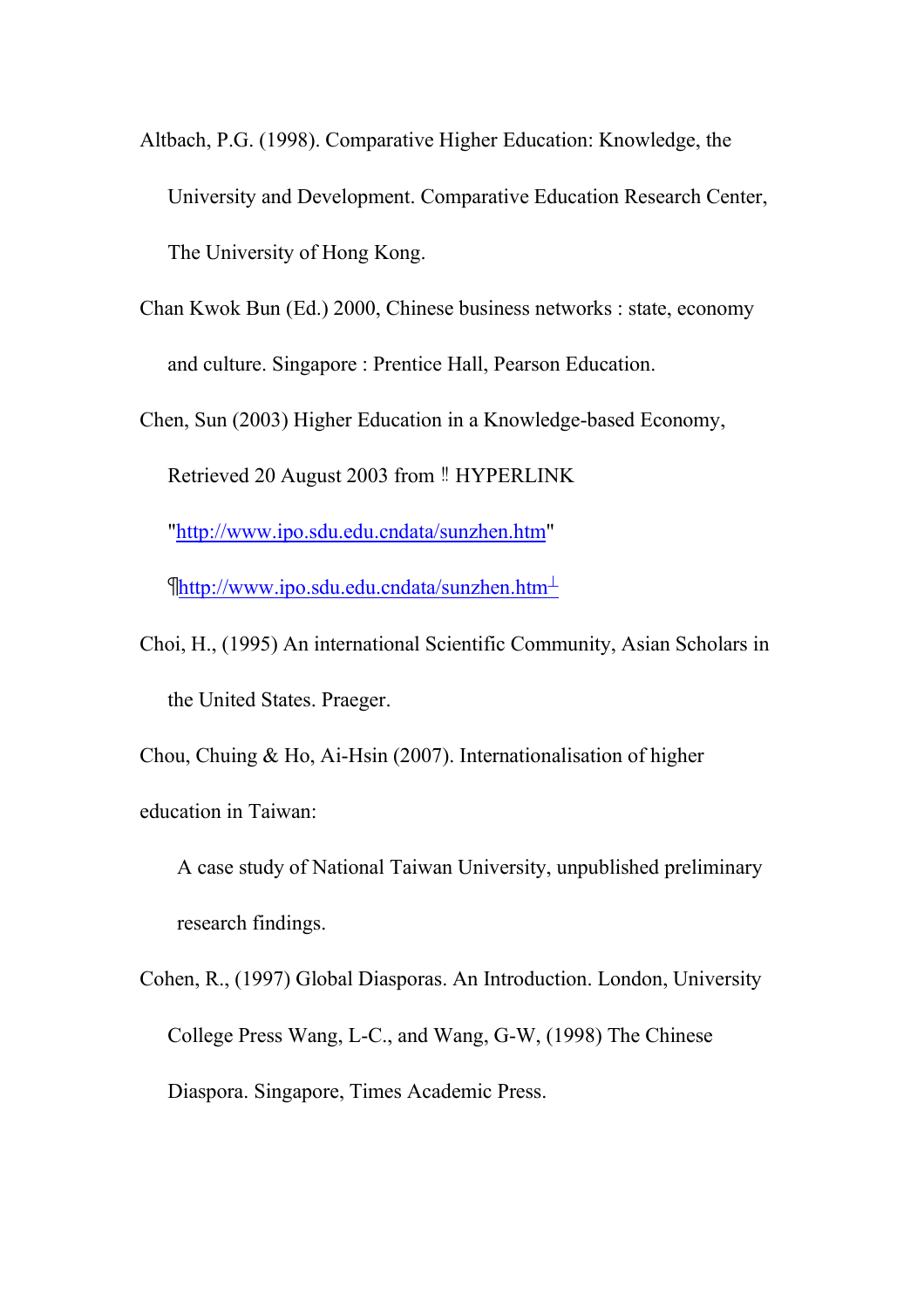Arnove, R.F. (1999). Reframing comparative education: The dialectic of the global and the local. In R.F. Arnove & C.A. Torres (eds.), Comparative Education: The Dialectic of the Global and the Local. Lanham, Maryland: Rowman & Littlefield Publishers.

Johnston Alastair Iain and Ross, Robert S. (1999) Engaging China: The Management of an Emerging Power. London and New York: Routledge.

Hayhoe, Ruth (1996) The International Role of Japanese Universities, Nagoya University, Japan.

Knight, Jane and De Wit (eds.) (1997) Internationalization of Higher Education in Asia Pacific Countries. Amsterdam, EAIE.

Ma, J.C. and Carolyn Cartier (Eds) 2003 The Chinese diaspora : space, place, mobility, and identity. Lanham, Md. : Rowman & Littlefield.

Masemann, V. (1997). Recent directions in comparative education.

Presented at The Annual Conference of the Comparative and International education Society, Mexico City.

MEXT(2005), Progress for Incorporation of National Universities, online information available at http://www.mext.go.jp/english/news accessed on 28 February 2005.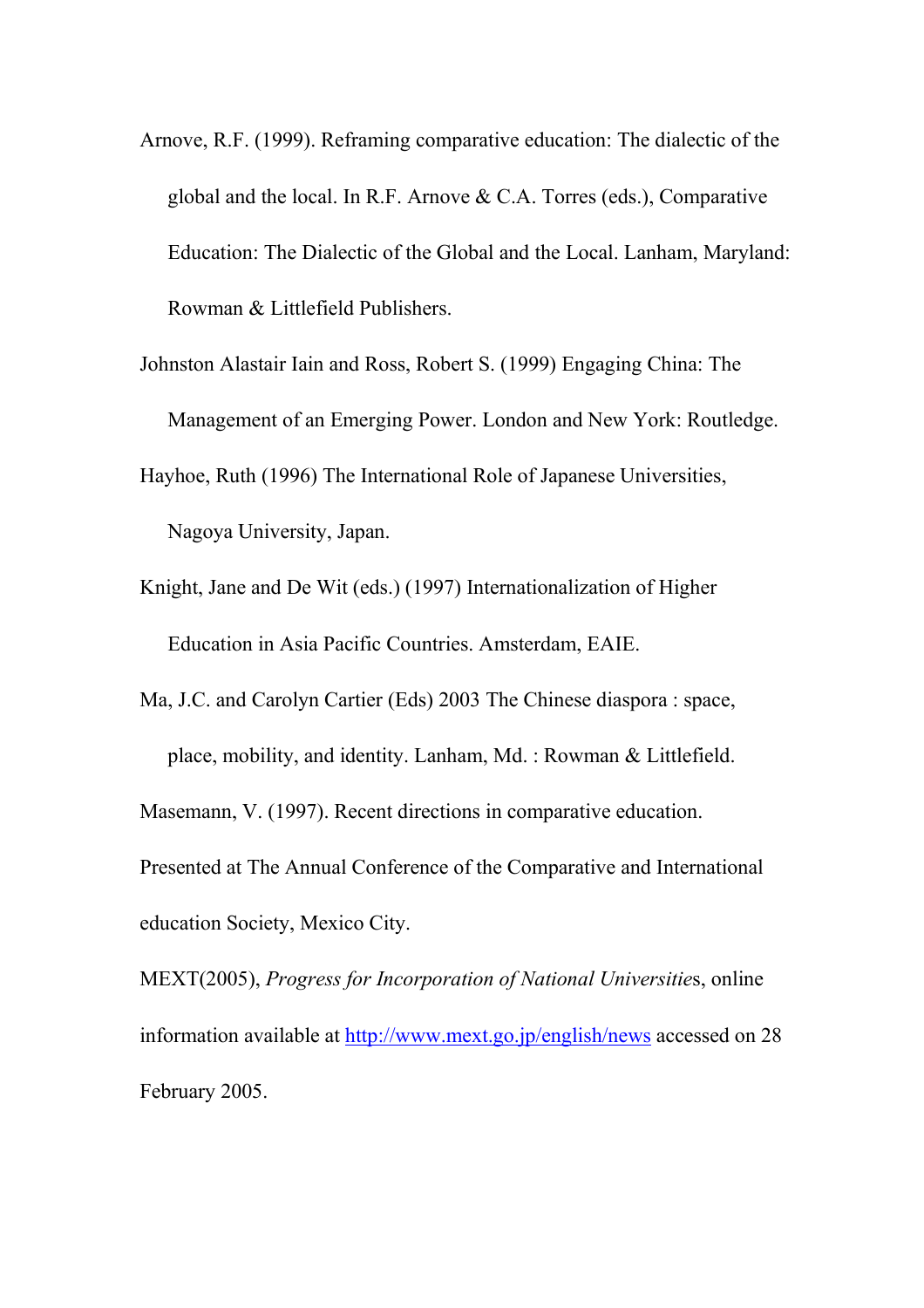- Ministry of Education (2001) Education Statistics of the Republic of China. Taipei: Ministry of Education.
- Ministry of Education (2002) Education Statistics Indicators Republic of China. Taipei: Ministry of Education.
- Ministry of Education (2003) 2002 nian quanguo jiaoyu shiye tongji fazhan gongbao, Retrieved 11 September 2003 from ‼ HYPERLINK "http://www.edu.cn/20030514/3084774.shtml"
- http://www.edu.cn/20030514/3084774.shtml
- World Bank (2000) Higher Education in Developing Countries: Peril and Promise. Washington, D.C.: The World Bank.
- Swing, E.S. (1997) From Eurocentrism to Post-colonialism: A bibliographic perspective. Presented at The Annual Conference of the Comparative and International education Society, Mexico City.
- UNDP (2001) Human Development Report 2001. Making New Technologies Work for Human Development (N.Y., UNDP/Oxford University Press).
- Yang, S-K., and Tsieh, (Eds.) 2000 Educational Sciences. Internationalisation and Indigenization. Taipei, Yang-Chih Publishers.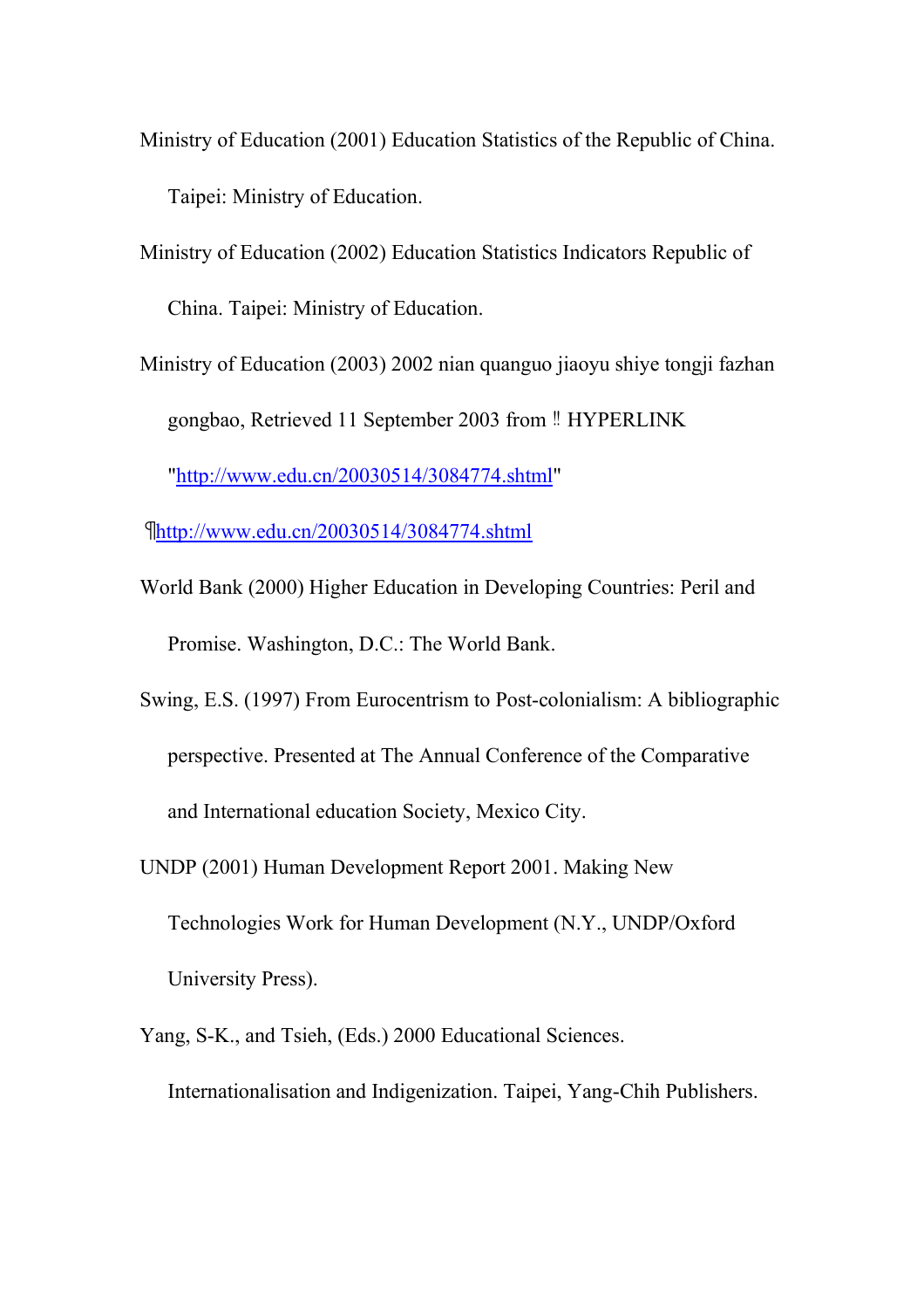### Methodology of Research Project

Sampling of Interviewees involves the selection of particular universities and particular participants within individual institutions. Within each university, ten participants will be sampled, including three managers and seven academics. The initial approach will be made to the administration (through contacts in Japan). Academics will be sampled to ensure range - from lecturer to professor levels, both males and females, and different disciplines, according to their proportion in the wider university population. All participants will have at least five years' experience in the university to obtain a sense of changes in each university over that time period.

 Methods Data collection and analysis will involve documents and interviews. Documents will be used to analyze the context of internationalization policy at the university level. University documents will provide the localized context (historic, geographic, social, economic and cultural dimensions) and specific policies on internationalization in two Japanese universities prior to the collection of interview data. Semi-structured interviews will be used to access the live experience of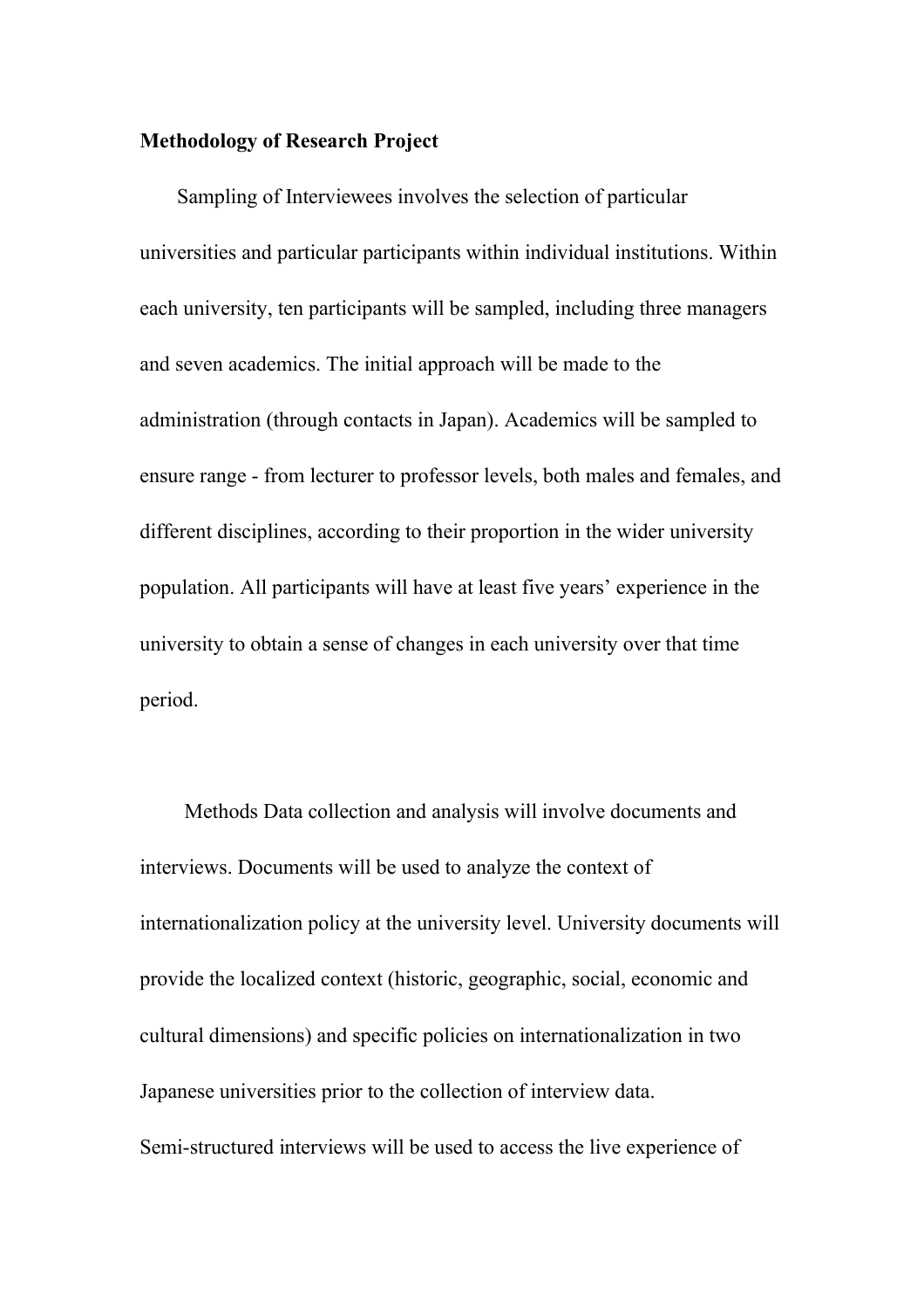participants in relation to policies on internationalization and the implications for institutional and individual academic life.

 A consent form will be completed by all respondents. Interviews, lasting approximately 60 minutes each, will be conducted in either Japanese or English. Interviews will be taped, with the participants' consent. Tapes will be translated and transcribed and entered into the NUD.IST (Non-numerical Unstructured Data Indexing Searching and Theorizing) software program to facilitate analysis of a huge volume of qualitative data.

 A few major research questions will be the focus of the data analysis, with emergent themes forming subsections. A meta level comparative analysis between two institutions will be possible because equivalent policy documents at macro and micro levels will be collected, matched samples will be selected in universities and the same core interview questions will be used, despite with probes to identify unique features. A trend report of the preliminary data analysis will be made available, including via the Project Website, to participants from each university, with encouragement to feedback comments, thereby enhancing the validity of the data, and